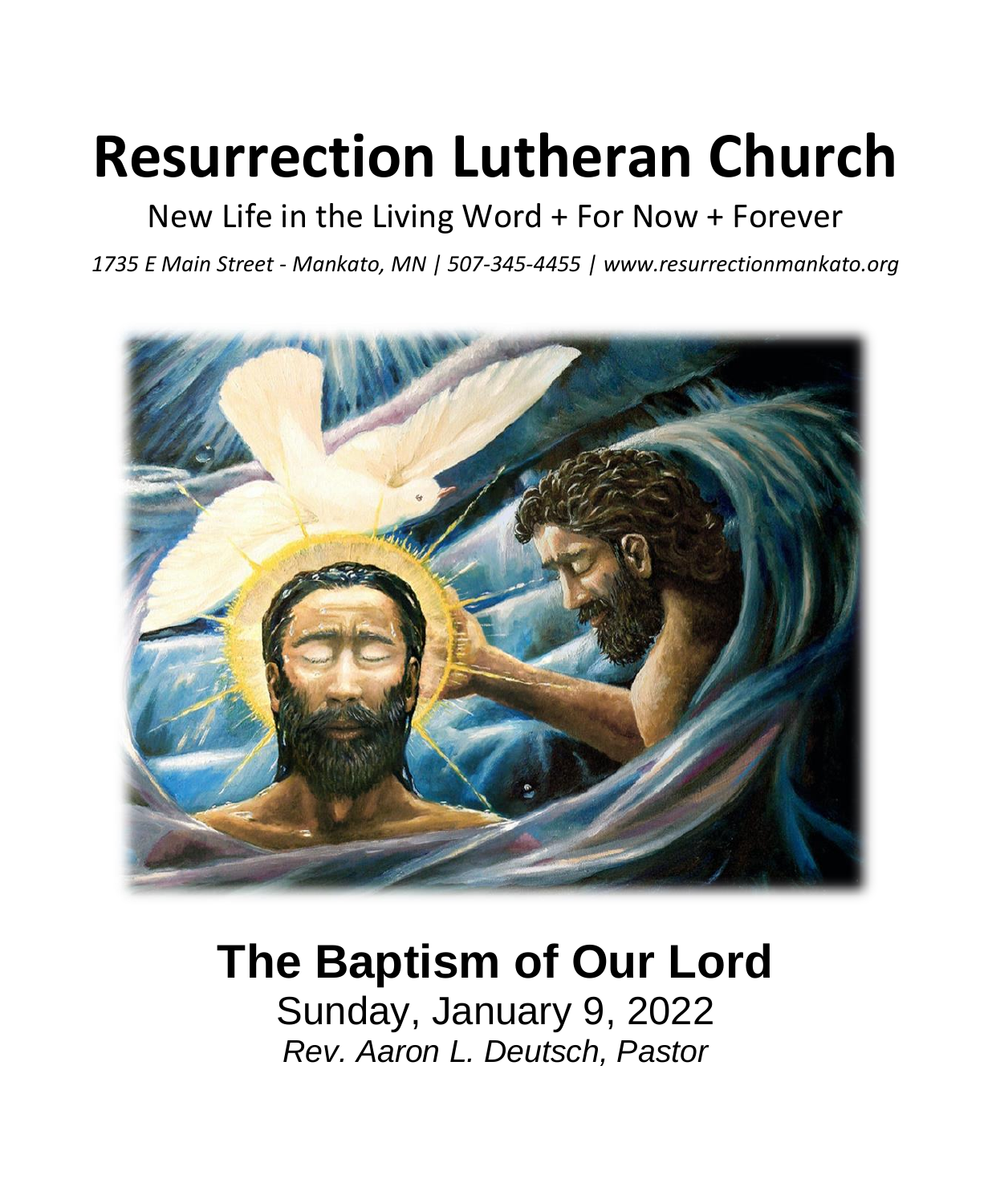#### **WELCOME** and **ANNOUNCEMENTS**

#### **INVOCATION**

P: We gather in the name of the Father, and of the Son, and of the Holy Spirit.

**C: Amen.**

**GATHERING HYMN: Open Now Thy Gates of Beauty…………………………RECLAIM No. 46**

#### **CONFESSION AND FORGIVENESS OF SIN**

P: The prophet Daniel declares: "To the Lord our God belongs mercy and forgiveness, for we have rebelled against him and have not obeyed the voice of the Lord our God by walking in his ways, which he set before us by the prophets." And yet, in Christ, all obstacles between us and God have been removed. If death no longer stands in our way, our sin does not either. Let us confess our sins, that they may be washed away by God's mercy.

*Silence is kept for reflection and self-examination*

P: God of the promise,

**C: We confess that we have turned from you, knowingly and unknowingly. We have wandered from your will and your ways. We have strayed from your love for all people. Turn us back to you, O God. Give us new hearts and right spirits, that we may find what is pleasing to you and dwell in your house forever. Amen.**

P: Hear the good news: by grace you have been saved through faith, and this is not your own doing; it is the gift of God. The risen Christ is the Savior of all. God did not send his Son into the world to condemn the world, but that the world might be saved through him. In the name of Jesus Christ, the entirety of your sins are forgiven!

#### **C: Amen! Thanks be to God!**

#### **THE KYRIE AND HYMN OF GLORY**

P: The grace of our Lord Jesus Christ, the love of God our Father, and the communion of the Holy Spirit be with you all.



#### **C: And also with you.**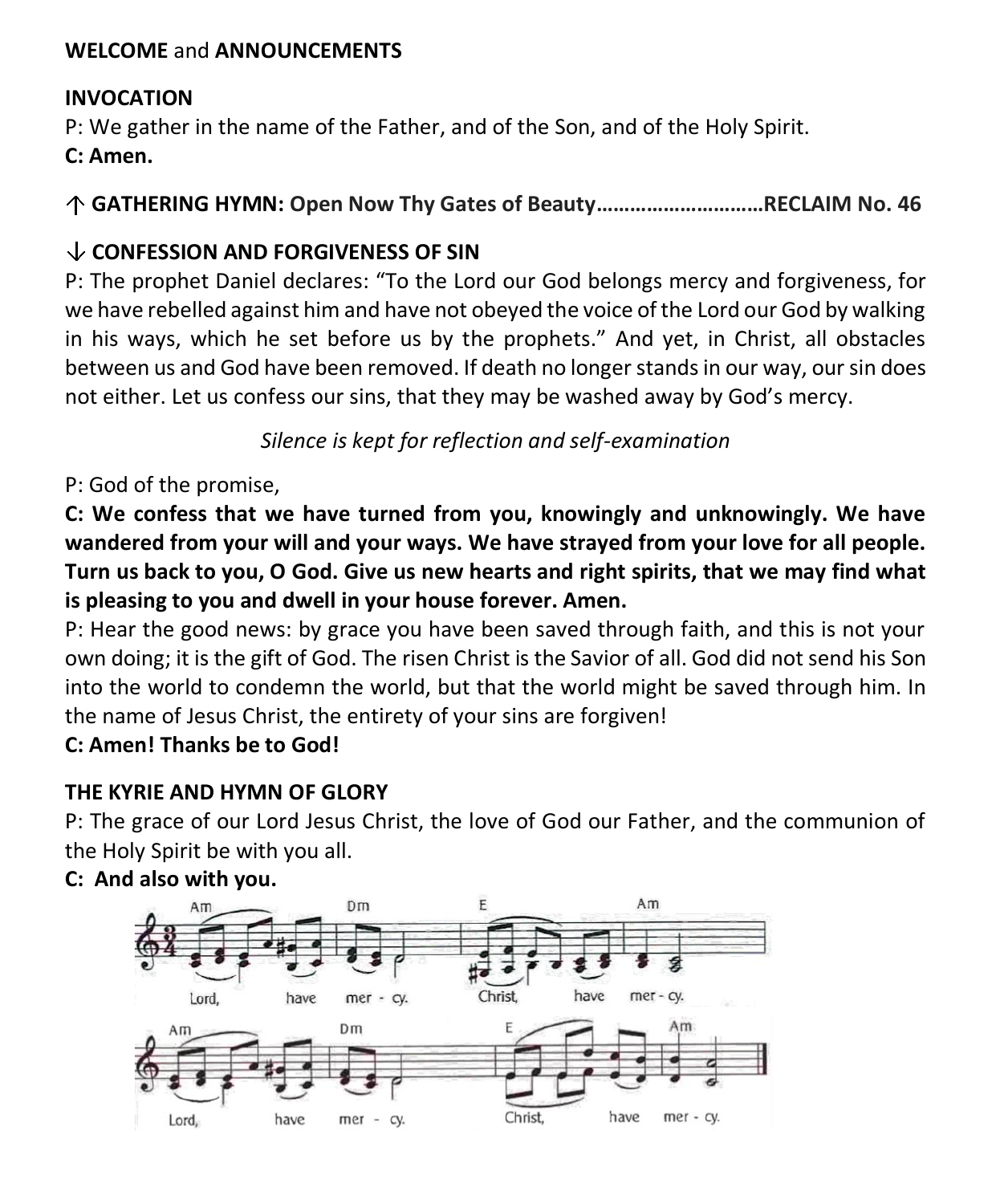P: Glory be to God on high and on earth peace, good will to all.



#### **PRAYER OF THE DAY**

P: The Lord be with you.

#### **C: And also with you.**

P: Let us pray…

**All: Heavenly Father, bring to your children, born of water and the Spirit, that righteousness which can only come through your Son, Jesus. Having been overwhelmed by grace help us to see ourselves and others as beloved ones created in your image; through Jesus Christ, our Lord. Amen.**

#### **FIRST READING: Isaiah 43:1-7 (ESV)**

 $1$ But now thus says the Lord, he who created you, O Jacob, he who formed you, O Israel: "Fear not, for I have redeemed you; I have called you by name, you are mine. <sup>2</sup>When you pass through the waters, I will be with you; and through the rivers, they shall not overwhelm you; when you walk through fire you shall not be burned, and the flame shall not consume you. <sup>3</sup>For I am the Lord your God, the Holy One of Israel, your Savior. I give Egypt as your ransom, Cush and Seba in exchange for you. <sup>4</sup>Because you are precious in my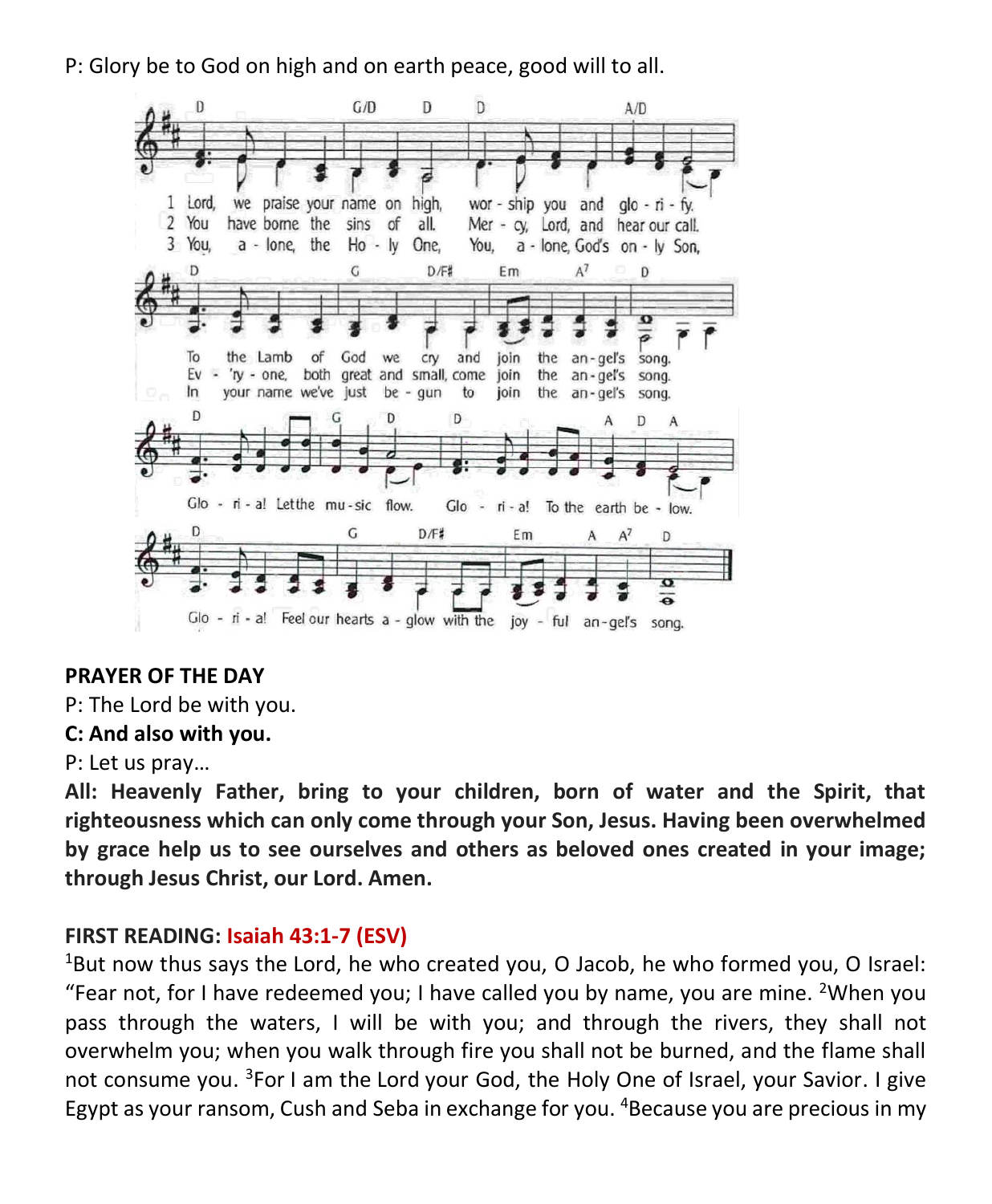eyes, and honored, and I love you, I give men in return for you, peoples in exchange for your life. <sup>5</sup>Fear not, for I am with you; I will bring your offspring from the east, and from the west I will gather you. <sup>6</sup>I will say to the north, Give up, and to the south, Do not withhold; bring my sons from afar and my daughters from the end of the earth, <sup>7</sup>everyone who is called by my name, whom I created for my glory, whom I formed and made."

R: The Word of the Lord.

#### **C: Thanks be to God!**

# **RESPONSIVE READING: Psalm 29 (ESV)**

R: Ascribe to the Lord, O heavenly beings, ascribe to the Lord glory and strength.

**C: Ascribe to the Lord the glory due his name; worship the Lord in the splendor of holiness.**

R: The voice of the Lord is over the waters; the God of glory thunders, the Lord, over many waters.

# **C: The voice of the Lord is powerful; the voice of the Lord is full of majesty.**

R: The voice of the Lord breaks the cedars; the Lord breaks the cedars of Lebanon.

#### **C: He makes Lebanon to skip like a calf, and Sirion like a young wild ox.**

R: The voice of the Lord flashes forth flames of fire.

#### **C: The voice of the Lord shakes the wilderness; the Lord shakes the wilderness of Kadesh.**

R: The voice of the Lord makes the deer give birth and strips the forests bare, and in his temple all cry, "Glory!"

## **C: The Lord sits enthroned over the flood; the Lord sits enthroned as king forever.**

R: May the Lord give strength to his people! May the Lord bless his people with peace!

R: The Word of the Lord.

**C: Thanks be to God!** 

# **SECOND READING: Romans 6:1-11 (ESV)**

<sup>1</sup>What shall we say then? Are we to continue in sin that grace may abound? <sup>2</sup>By no means! How can we who died to sin still live in it?  $3Do$  you not know that all of us who have been baptized into Christ Jesus were baptized into his death? <sup>4</sup>We were buried therefore with him by baptism into death, in order that, just as Christ was raised from the dead by the glory of the Father, we too might walk in newness of life. <sup>5</sup>For if we have been united with him in a death like his, we shall certainly be united with him in a resurrection like his. <sup>6</sup>We know that our old self was crucified with him in order that the body of sin might be brought to nothing, so that we would no longer be enslaved to sin. <sup>7</sup>For one who has died has been set free from sin. <sup>8</sup>Now if we have died with Christ, we believe that we will also live with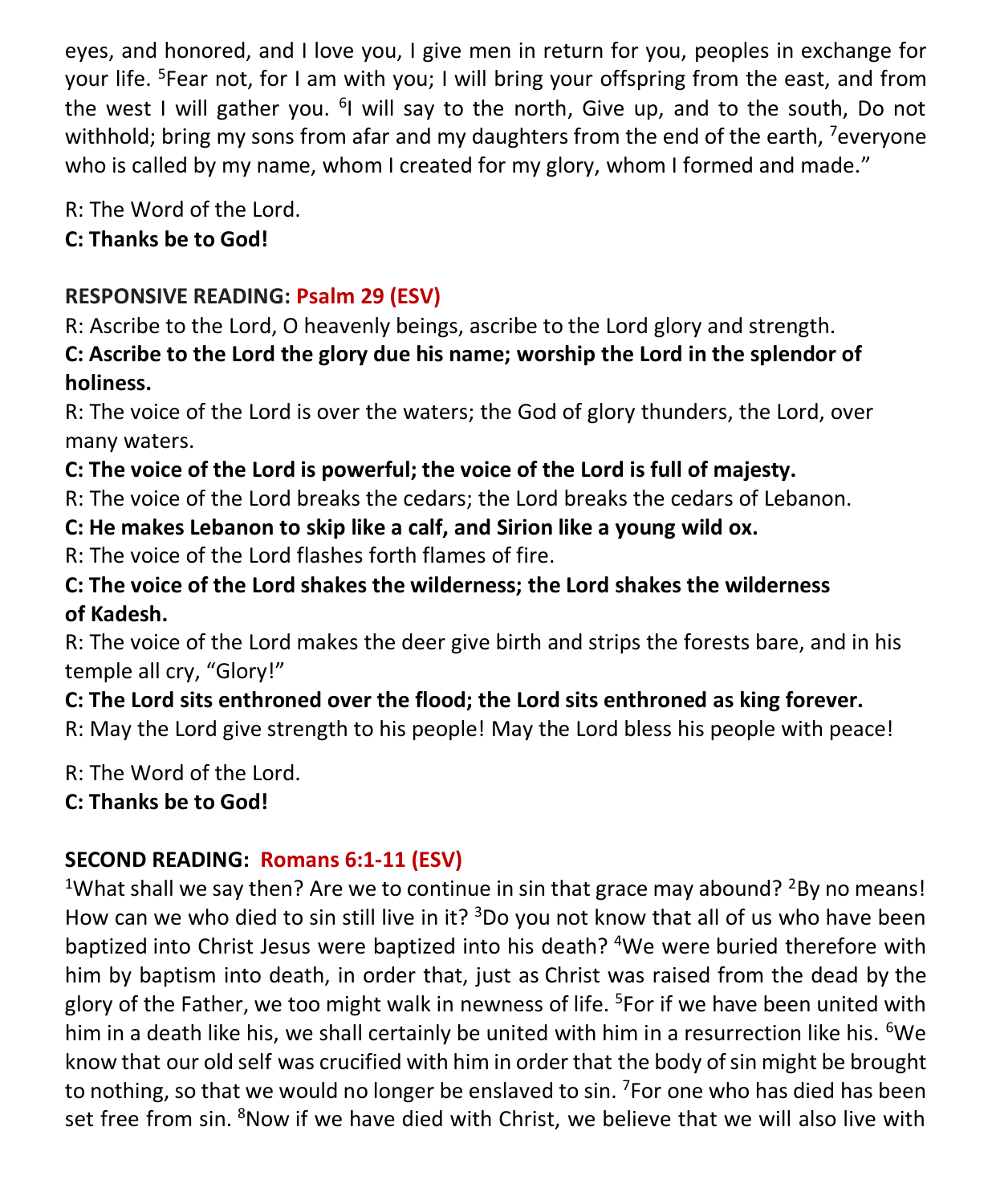him. <sup>9</sup>We know that Christ, being raised from the dead, will never die again; death no longer has dominion over him.  $10$ For the death he died he died to sin, once for all, but the life he lives he lives to God. <sup>11</sup>So you also must consider yourselves dead to sin and alive to God in Christ Jesus.

R: The Word of the Lord.

#### **C: Thanks be to God!**



#### **THE GOSPEL ACCLAMATION**

#### **GOSPEL READING: Luke 3:15-22 (ESV)**

P: The Holy Gospel according to Saint Luke, the 3<sup>rd</sup> Chapter. **C: Glory to you, O Lord!** 

<sup>15</sup>As the people were in expectation, and all were questioning in their hearts concerning John, whether he might be the Christ,  $16$ John answered them all, saying, "I baptize you with water, but he who is mightier than I is coming, the strap of whose sandals I am not worthy to untie. He will baptize you with the Holy Spirit and fire.  $17$ His winnowing fork is in his hand, to clear his threshing floor and to gather the wheat into his barn, but the chaff he will burn with unquenchable fire." <sup>18</sup>So with many other exhortations he preached good news to the people. <sup>19</sup>But Herod the tetrarch, who had been reproved by him for Herodias, his brother's wife, and for all the evil things that Herod had done, <sup>20</sup>added this to them all, that he locked up John in prison.  $21$ Now when all the people were baptized, and when Jesus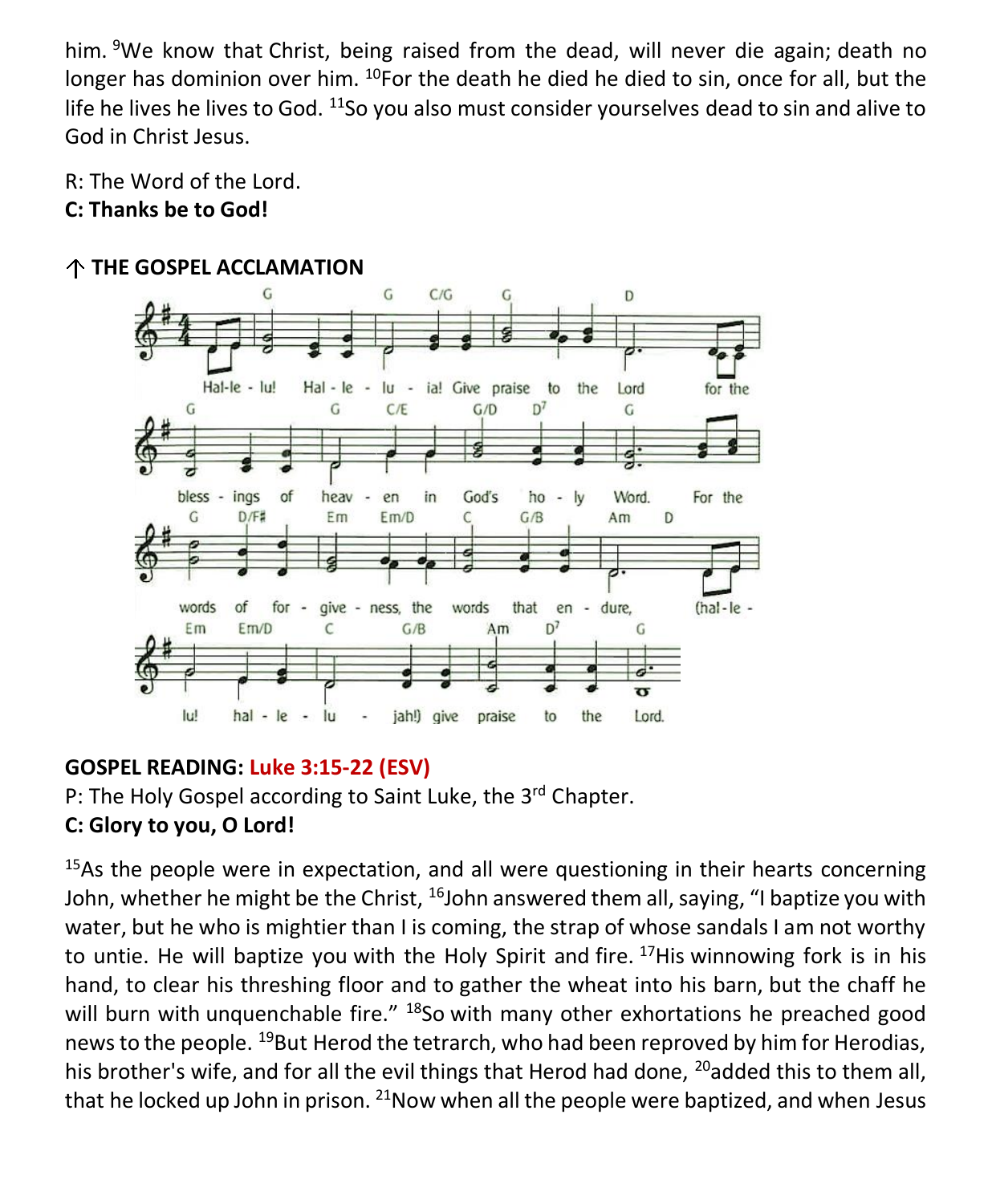also had been baptized and was praying, the heavens were opened,  $^{22}$  and the Holy Spirit descended on him in bodily form, like a dove; and a voice came from heaven, "You are my beloved Son; with you I am well pleased."

P: This is the Gospel of our Lord!

#### **C: Praise to you, O Christ!**

#### **SERMON**

**HYMN OF THE DAY: Borning Cry………………………………………………………..RECLAIM No. 73**

#### **OFFERING** and **OFFERING RESPONSE**

As ushers bring forward the offering, please stand to sing the Doxology: *Praise God from whom all blessings flow. Praise Him all creatures here below. Praise Him above ye heav'nly host. Praise Father, Son, and Holy Ghost. Amen*

### **THE APOSTLES' CREED**

**I believe in God the Father almighty, creator of heaven and earth.**

**I believe in Jesus Christ, his only Son our Lord. He was conceived by the power of the Holy Spirit, and born of the virgin Mary. He suffered under Pontius Pilate, was crucified, died, and was buried. He descended into hell. On the third day he rose again. He ascended into heaven, and is seated at the right hand of the Father. He will come again to judge the living and the dead.**

**I believe in the Holy Spirit, the holy Christian Church, the communion of saints, the forgiveness of sins, the resurrection of the body, and the life everlasting. Amen**

#### **PRAYERS OF THE PEOPLE**

Each petition ends with the words *Lord, in your mercy*. Please respond by saying *Hear our prayer.*

#### **LORD'S PRAYER**

**C: Our Father, who art in heaven, hallowed be thy name, thy kingdom come, thy will be done, on earth as it is in heaven. Give us this day our daily bread; and forgive us our trespasses, as we forgive those who trespass against us; and lead us, not into temptation, but deliver us from evil. For thine is the kingdom, and the power, and the glory, forever and ever. Amen.**

#### **BENEDICTION**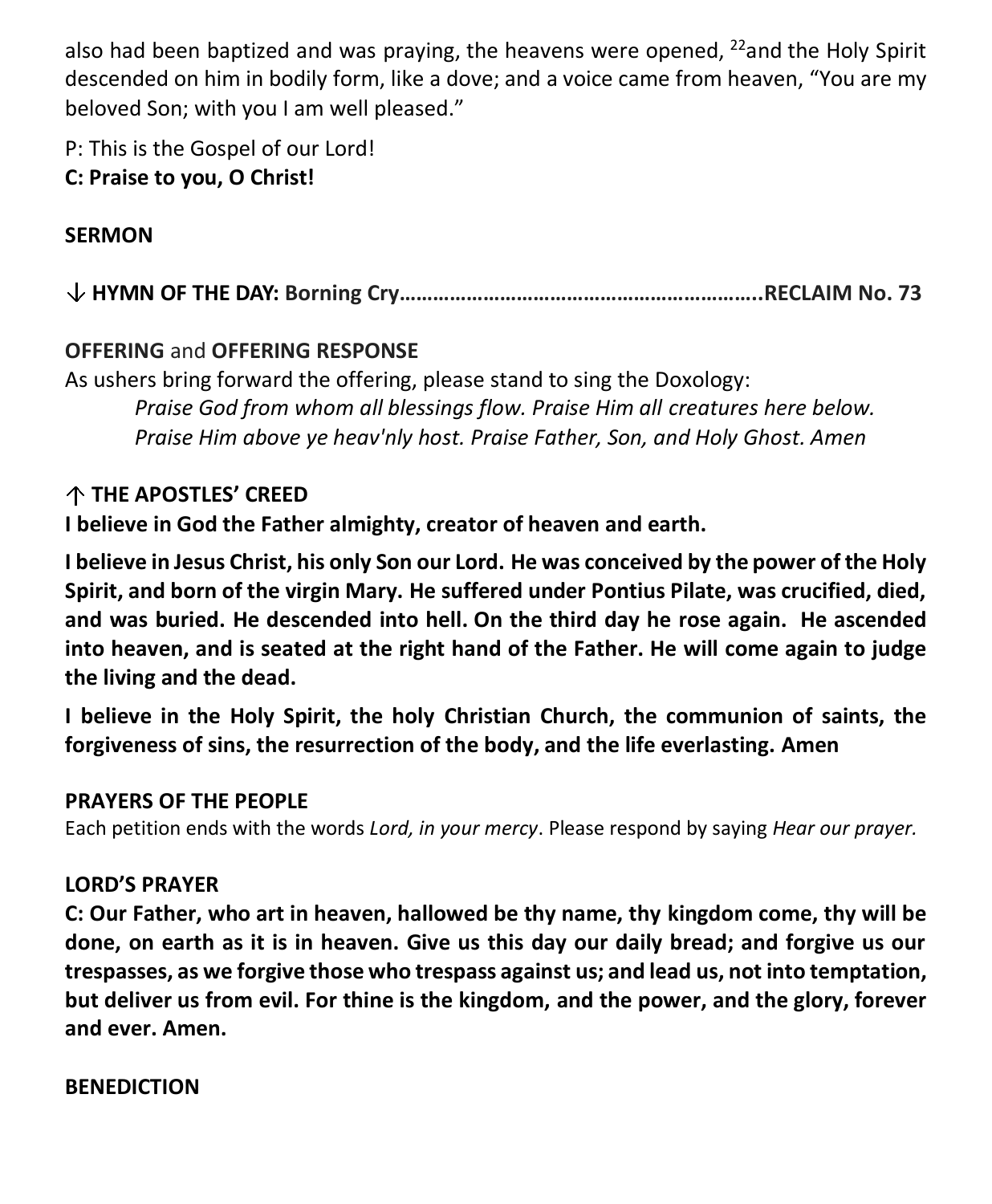|--|--|--|--|--|

#### **DISMISSAL**

P: Go in peace, loving and serving in the name of our crucified and risen Lord.

#### **C: Thanks be to God!**

**POSTLUDE**

#### **THOSE SERVING TODAY**

**Pastor:** Rev. Aaron L. Deutsch **Keyboardist:** Nikki Basel **Reader:** Karen McGregor **Ushers:** Dave and Rebecca Blum **Greeters:** Bob and Meridel Kellog **Tech Team:** Mike and Vicki Youngerberg **Ministers:** Every member of Resurrection Lutheran

**\_\_\_\_\_\_\_\_\_\_\_\_\_\_\_\_\_\_\_\_\_\_\_\_\_\_\_\_\_\_\_\_\_\_\_\_\_\_\_\_\_\_\_\_\_\_\_\_\_\_\_\_\_\_\_\_\_\_\_\_\_\_\_\_\_\_\_\_\_\_\_\_\_**

#### **CONTACT OUR PASTOR**

**Cell Phone:** 605-742-4469 **Email Address:** [aaron.lee.deutsch@gmail.com](mailto:aaron.lee.deutsch@gmail.com)

#### **THIS WEEK AT RESURRECTION LUTHERAN**

| Sunday  | Jan. 9  | 9:30am             | Worship               |
|---------|---------|--------------------|-----------------------|
|         |         | 10:30am            | Fellowship            |
| Tuesday | Jan. 11 | 6:00 <sub>pm</sub> | <b>Church Council</b> |
| Sunday  | Jan. 16 | 9:30am             | Worship               |
|         |         | 10:30am            | Fellowship            |